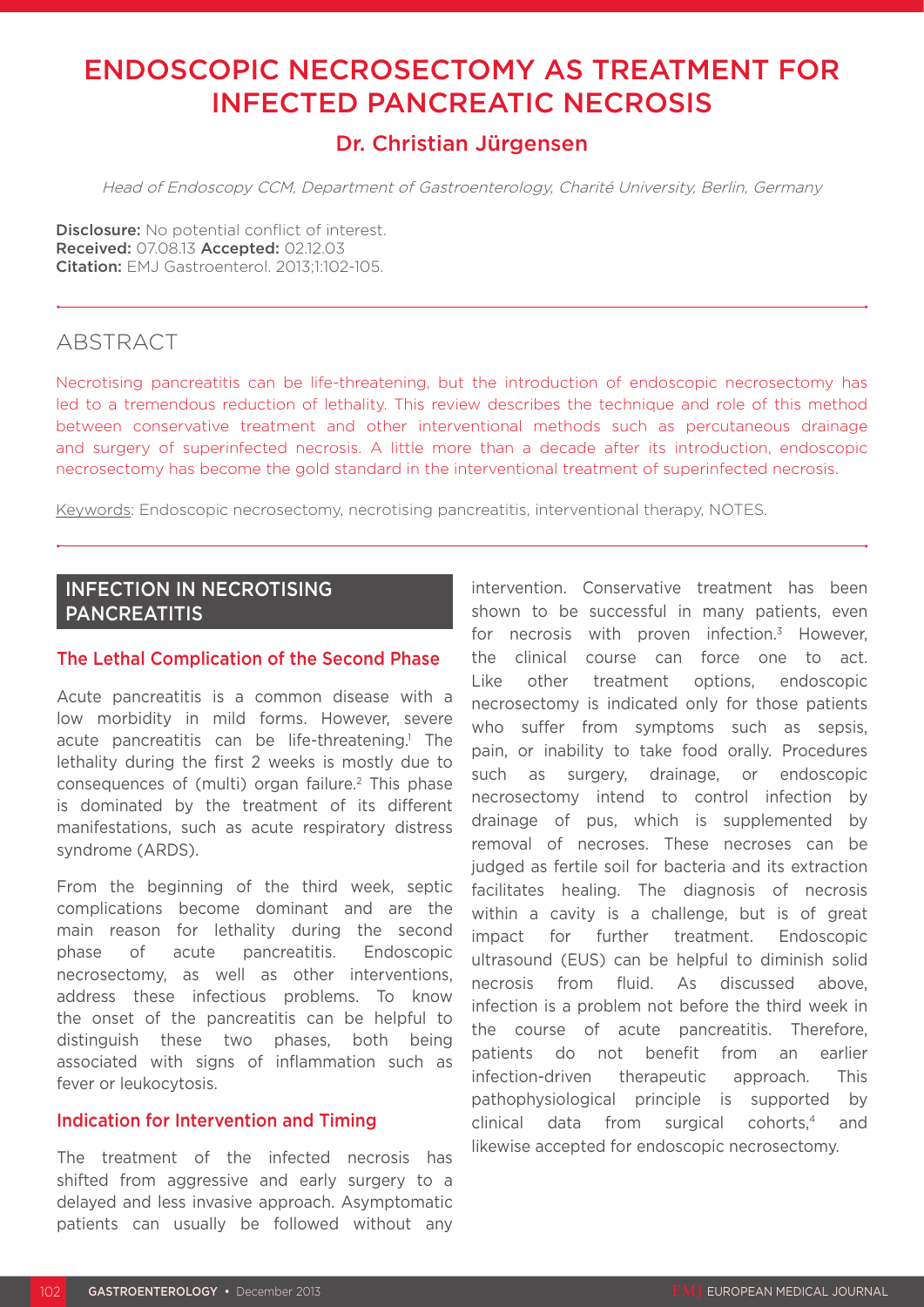#### ENDOSCOPIC NECROSECTOMY

#### Growing Acceptance

The initial description of endoscopic necrosectomy in 2000 by Seifert et al.<sup>5</sup> has been a milestone in the history of endoscopy technique. It is the first clinically established application of NOTES (natural orifice transluminal endoscopic surgery) and avoids much of the lethality related to superinfection in necrotising pancreatitis. It has passed the stages of a new method, from case report to small case series, multicentre studies<sup>6-8</sup> and a randomised study.<sup>9</sup>

The mentioned multicentre studies demonstrated a mortality of endoscopic necrosectomy of 6-8%, which is far less than reported for surgical cohorts (25-34%).10-12 The minimal invasiveness, but also the option of early mobilisation, immediate enteral feeding, and the pain reduction by avoiding a transcutaneous approach, may contribute to its success. However, the mentioned randomised trial9 was small (n=22) and addressed inflammatory markers, where a significant benefit for endoscopic necrosectomy was shown. The difference in lethality (n=4 for the surgical group versus n=1 for endoscopic necrosectomy) did not reach significance, since the study was underpowered to answer the superiorty of one or both approaches. Therefore, the question of superiority in terms of mortality is not answered definitively. In light of the above mentioned studies, a recruitment for a larger randomised study may have become impossible and even expert surgical centres have started to refer to endoscopic necrosectomy as first-step treatment. Major drawbacks are the limitation to specialised centres and the high demand on endoscopy time. Additionally, the method is associated with risks such as perforation, bleeding, and air embolism.

#### **Technique**

The endoscopic procedures constituting endoscopic necrosectomy can be assigned to three steps: access, necrosectomy and consolidation.13

The access to symptomatic pancreatic necrosis is the first step in the endoscopic treatment. The drainage of infected fluids results in a tremendous improvement in the patient's clinical situation. The location of the transluminal



#### Figure 1. Endoscopic ultrasound from a gastral position before cyst drainage: colour Doppler mode is able to exclude intervening vessels.

The cavity is shown with echogenic fluid and echogenic solid structures (bottom left) corresponding with necrotic material. Note close contact of gastric wall and necrotic cavity.



Figure 2. Endoscopic view from a gastric position: wire guided balloon dilation to broaden an access into the cavity at the gastric posterior wall.

puncture has to be chosen carefully, since it defines the route for further interventions. The formerly blind procedure has become controlled to the millimetre since the introduction of endoscopic ultrasound, and interposing vessels can be circumvented (Figure 1). Additionally, non-bulging cavities or those with more than 10 mm distance to the gastrointestinal wall have become accessible.14,15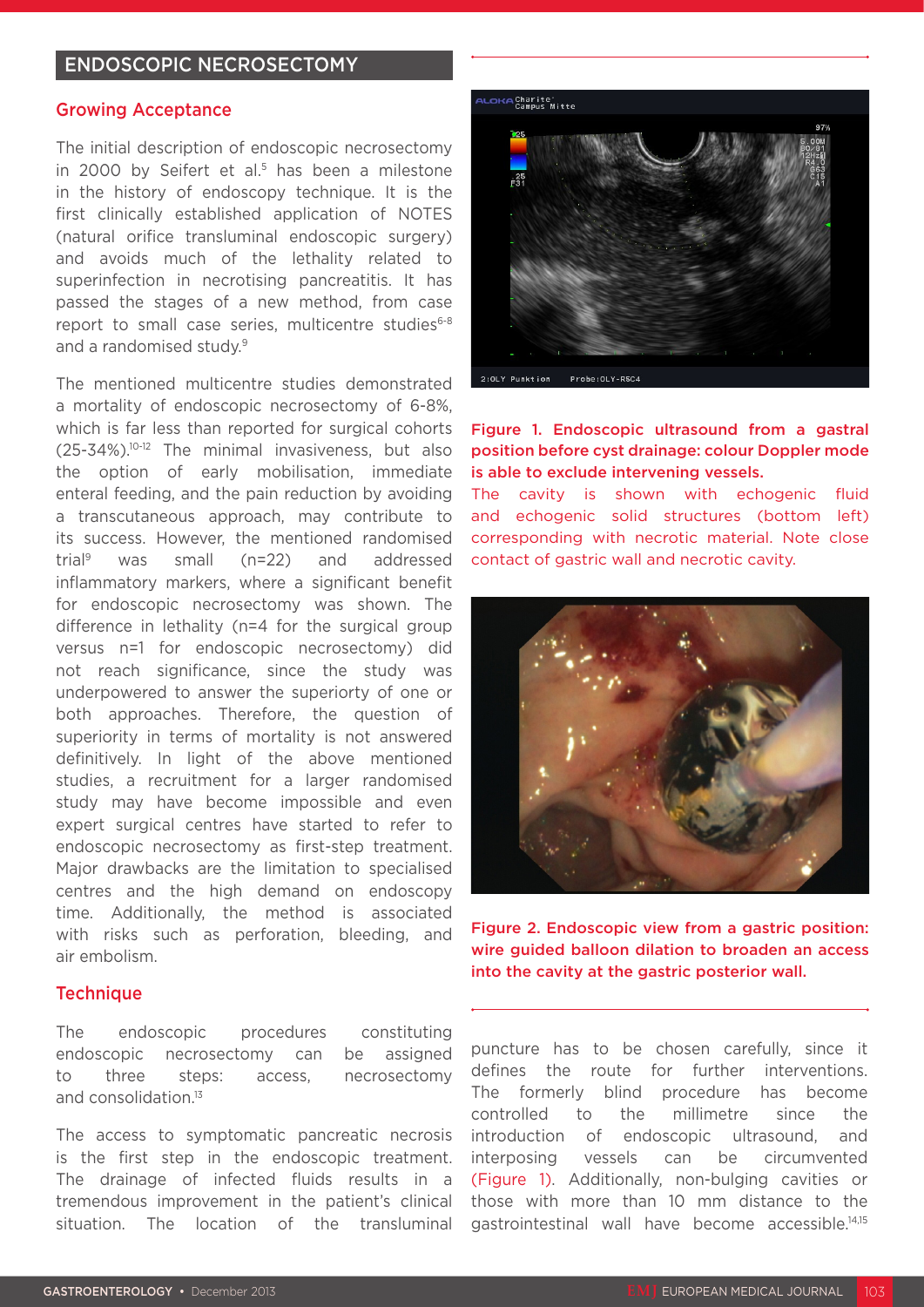

Figure 3. Internal endoscopic aspect of the cavity: removal of necrosis by use of a polyp grasper.



Figure 4. Internal endoscopic aspect of the cavity after removal of most of the necroses: vital splenic artery crossing the lumen.



Figure 5. Endoscopic view of the gastric posterior wall: three double pigtail drainages left in place to keep the access open until a complete resolution of the cavity is achieved.

EUS-guided needle puncture is followed by the introduction of a guide wire under fluoroscopic co-control and dilation with a plethora of instruments (Soehendra-retriever, bougies, and dilation balloons, see Figure 2). The resulting channel is maintained by drainages or stents to offer time for subsequent consolidation before proceeding to necrosectomy. In most patients, a maximum diameter of 18 to 20 mm can be achieved during the first procedure. Broad access usually results in rapid general improvement and easier manoeuvring during the following interventions.

The necrosectomy itself may require many hours of endoscopy in order to remove the necrotic material with suboptimal instruments such as snares and polyp graspers still used today. The aim is to track the necrotic material into the stomach and to spare vital structures such as remaining pancreatic tissue or the splenic artery (Figure 3, 4). Sometimes the discrimination of these structures can be difficult but re-inspection during a follow-up session is helpful in most cases. In total, a number of three necrosectomy sessions each lasting roughly 2 hours may be required.

After removal of the necrotic material, the cavity is left with several transmural drains in place to ascertain the flow of remaining fluids during regression (Figure 5). The patient is sent home. After achieving remission of the cavity, 6 to 8 weeks later, the drains can be removed. The risk of persisting or recurrent infection becomes negligible by complete removal of the necrotic material.

### ROLE OF SURGERY AND PERCUTANEOUS DRAINAGE

The role of surgery in the treatment of infected pancreatic necrosis has shifted from being the gold standard to a backup method. However, indications persist where surgical intervention may be needed, when:

• endoscopic necrosectomy as treatment modality is not available and transport to a specialised endoscopy centre is not feasible;

• no endoscopic access to symptomatic necrosis could be achieved;

• complications of endoscopic therapy such as perforation or sustained bleeding occured;